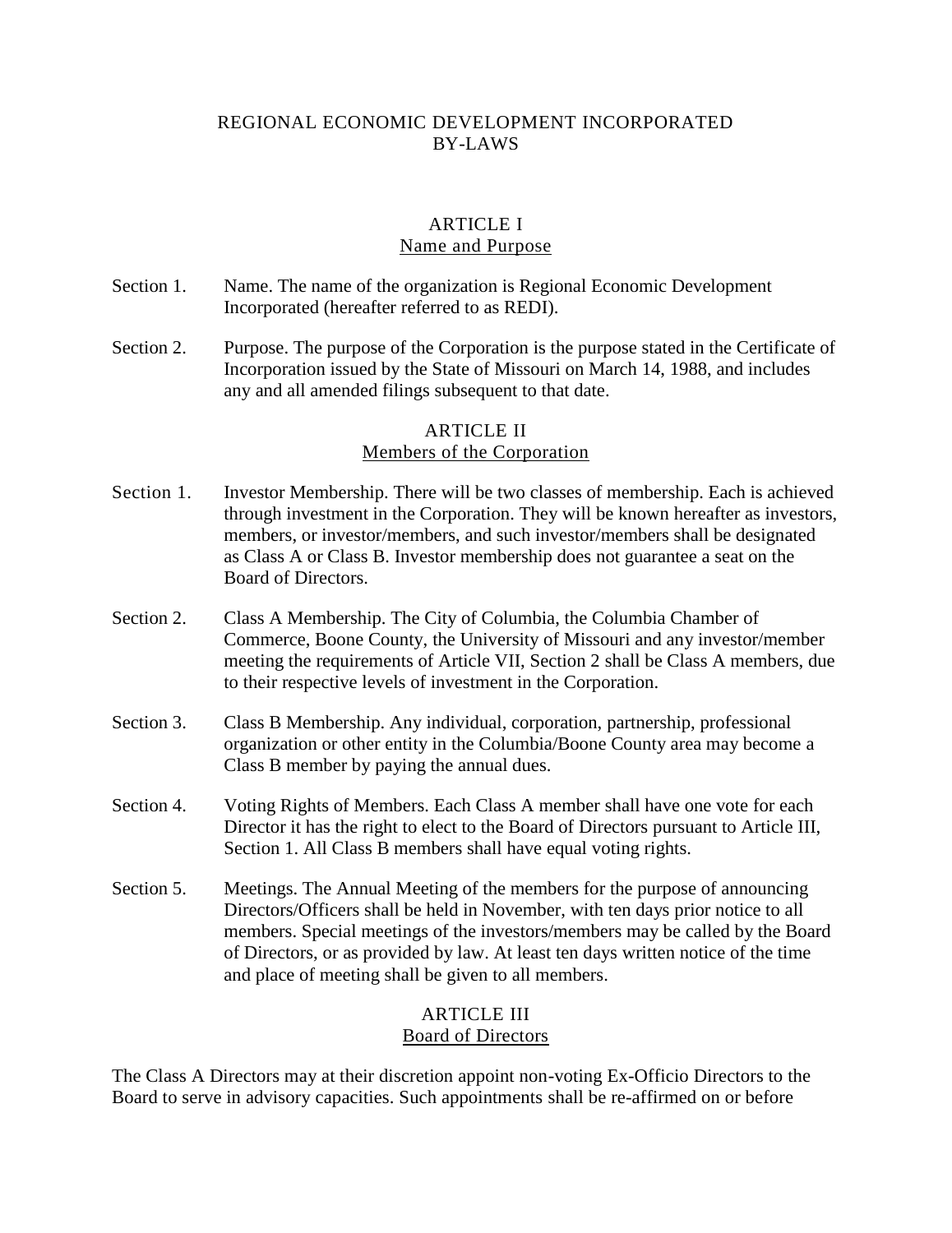September 15 by a meeting of the Class A Directors. The Boone County communities of Sturgeon, Centralia, Hallsville and Ashland, upon paying their dues, may appoint a representative to serve as a non-voting Ex-Officio REDI Board member.

Section 1. Number. The Board of Directors shall consist of eighteen (18) members, plus any Ex-Officio Directors. The term of all Directors shall commence on October 1. The Board of Directors shall be chosen as follows:

> Two (2) Directors, the Mayor and City Manager of Columbia, Missouri shall serve at the pleasure of the Columbia City Council for an indefinite term.

Two (2) Directors shall be appointed by the Board of Directors of the Columbia Chamber of Commerce, to serve at the pleasure of the Chamber for an indefinite term.

One (1) Director shall be appointed by the Boone County Commission, to serve at the pleasure of the Commission for an indefinite term.

One (1) Director shall be appointed by the Chancellor of the University of Missouri-Columbia, to serve at the pleasure of the Chancellor for an indefinite term.

Twelve (12) Directors shall be elected by Class B Directors and should be chosen from the Class B Membership. The election shall be held prior to the Annual Meeting. Electronic voting is permissible.

- Section 2. Powers. All power and authority of the Corporation shall be vested in the Board of Directors and committees thereof, and all or any part of such power and authority may be delegated to such committees of the Board of Directors as the Board, from time to time, may determine by resolution.
- Section 3. Vacancies. Vacancies in the Class B Directors chosen from the Class B membership by Class B members shall be filled by written vote prior to the Annual Meeting. Prior to each Annual meeting of the membership, the Chair shall appoint a nominating committee to recommend qualified individuals to be elected Directors. Nominations will be solicited from the Class B membership prior to a written vote. The recommendations of the nominating committee shall be communicated to all investors/members by written ballot before the Annual meeting. The elected Class B Directors will be announced at the Annual Meeting. The Board of Directors may fill a vacancy in the office of Director elected under this category temporarily by appointing an interim Director to serve the remaining term. No Class B Director, who has served as a Director for more than six consecutive years, shall be re-elected a Director until he or she has been off the Board of Directors for at least one year.
- Section 4. Forfeiture. It shall be an administrative duty of the office to keep track of eligibility for service and routinely notify the executive committee and the offending members as outlined in the following subsections a, b, c and d.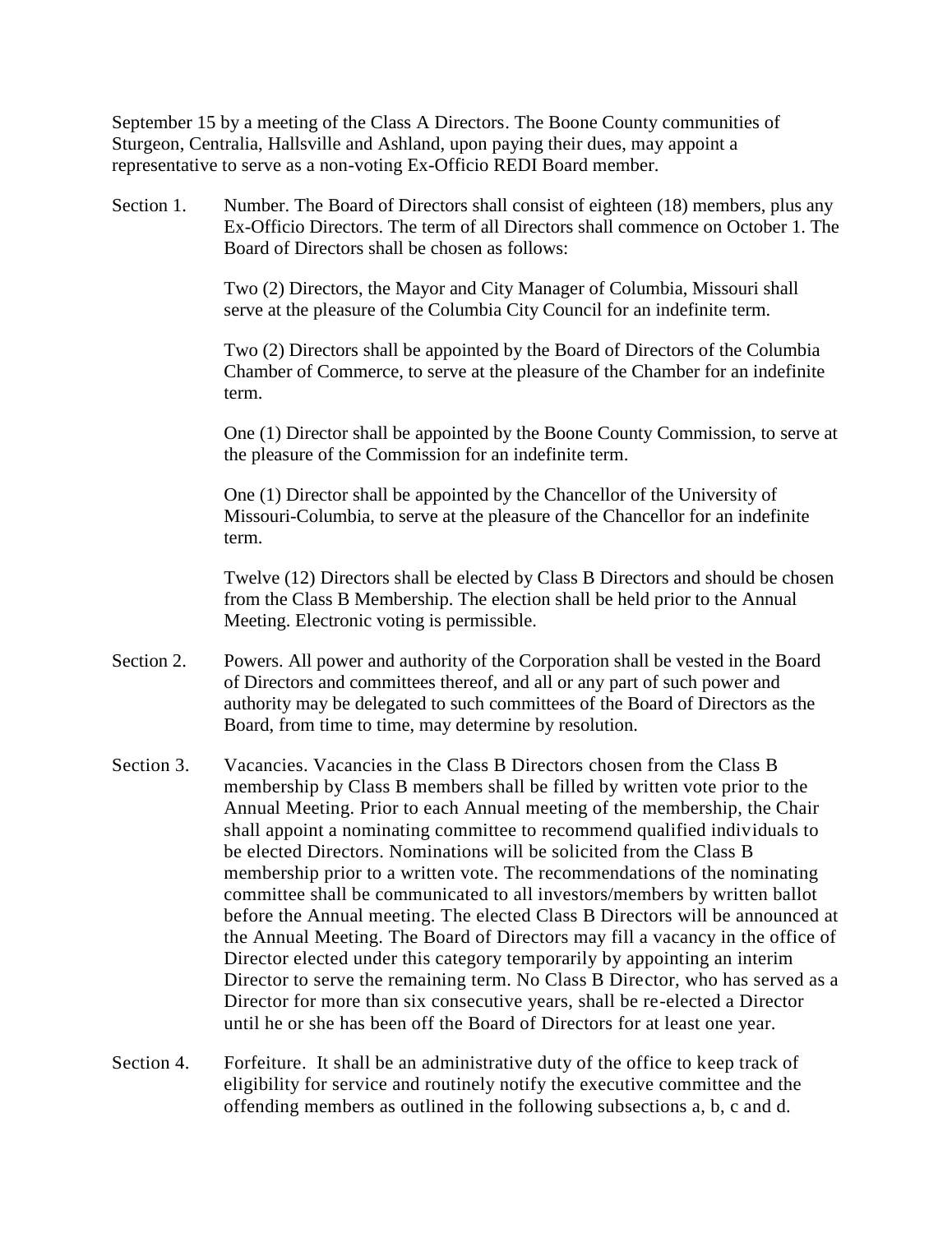- a. Any Class B Director shall automatically forfeit office if delinquent in paying dues for more than one hundred twenty (120) days.
- b. When a qualified successor is not able to assume office at the expiration of a Director's term, the Director shall continue to serve until a qualified successor has been elected.
- c. A Director who was elected as a representative from a Class B investor/member organization shall forfeit his/her office when he/she no longer represents a Class B investor/member organization.
- d. Any elected Director shall automatically forfeit his/her office if he/she fails to attend three consecutive regularly scheduled meetings of the Board of Directors, without being excused for good cause by the Chair.
- e. In circumstances where the board term of the current vice chair will expire before the end of his/her term as vice chair, the Board of Directors may, by the affirmative vote of two-thirds of the entire Board of Directors, extend the board term of the vice chair for the purpose of permitting him / her to serve as chair. This vote shall occur concurrently with the election of Officers for the upcoming year. When invoked, this section shall have no effect on the appointment, election or term of any other board member, and shall effectively add a nineteenth member to the board for those years. The vice chair shall have full voting rights.
- f. With the affirmative vote of two-thirds of the entire Board of Directors, the term of an immediate past chair may be extended annually until the next outgoing chair is able to fill this role. The vote shall occur concurrently with the election of Officers for the upcoming year. When invoked, this section shall have no effect on the appointment, election or term of any other board member, and shall effectively add a twentieth member to the board for those years. The past chair shall have full voting rights.
- Section 5. Meetings. Regular meetings of the Board of Directors shall be held at the office of REDI or a location, time and place determined by the Chair with the concurrence of the Presidents.
	- a. Special meetings of the Board of Directors may be called by the chair or by any six (6) Directors upon giving reasonable notice of the time, place and purpose of the proposed meeting, to the other Directors.
	- b. The chair shall preside at meetings of the Board of Directors and shall have the same right to vote as other Directors.
- Section 6. Quorum. Ten (10) Directors shall constitute a quorum for the transaction of business. The affirmative vote of a majority of the entire Board of Directors shall be necessary to adopt any resolution or motion. Directors must be present at the meeting to cast a vote, unless the Board has agreed, by resolution, for a written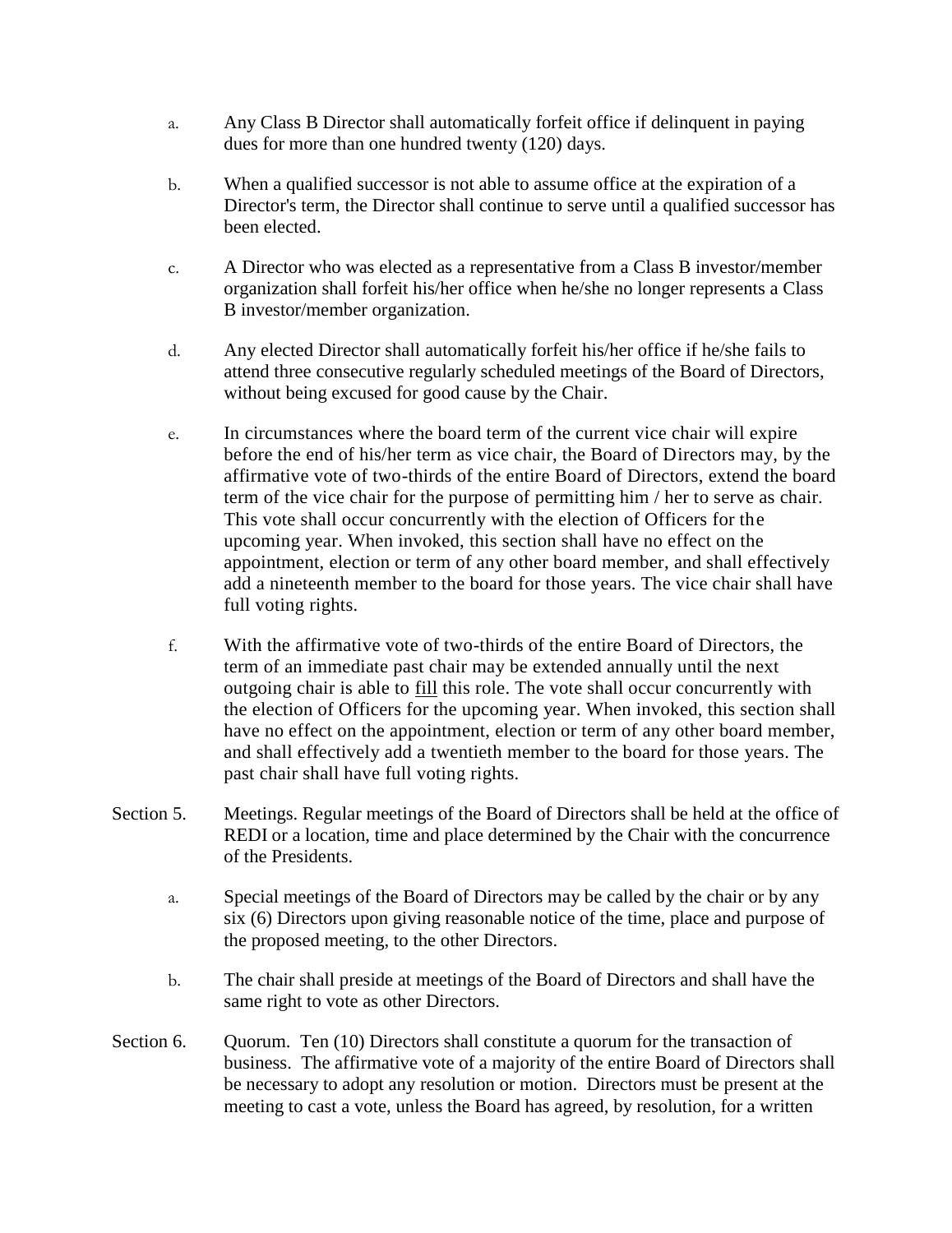vote. Electronic voting, when a quorum is not present, is permissible. A Director may abstain on any vote and such vote will not count in the affirmative.

Section 7. Committees. The Board of Directors may establish, by resolution, such committees as it deems advisable. Committees shall have such powers as are designated by the Board of Directors.

### ARTICLE IV **Officers**

- Section 1. Officers. The Officers of the Corporation shall be a chair, vice chair, president, treasurer and secretary. Only members of the Board of Directors shall be eligible for the offices of chair, vice chair, treasurer and secretary. The officers shall be appointed by the Board of Directors at a meeting prior to the Annual Meeting. A vacancy in any office other than president shall be filled for the unexpired term, by the Board of Directors. Officers other than president shall serve for terms of one year and/or until their successors have been appointed. All officer terms shall commence on October 1.
- Section 2. Chair. The chair shall be the principal Executive Officer of the Corporation. The chair may sign, with the secretary of the Corporation, any contracts or other instruments that the Board of Directors has authorized to be executed, except where such signing has been expressly delegated to another Officer by law, or by the Board of Directors.
- Section 3. Vice Chair. In the absence of the chair or in the event of the chair's inability or refusal to act, the vice chair shall perform the duties of the chair. The vice chair shall perform such other duties as may be prescribed by the chair or Board of Directors.
- Section 4. President. The economic development director of the City of Columbia shall serve as president. In the absence of the chair and vice chair, or in the event of the chair's or the vice chair's inability or refusal to act, the president shall perform the duties of the chair. When presiding at meetings of the Board of Directors, the president shall not have the right to vote.
- Section 5. Secretary. The secretary shall keep the minutes of the meetings of the Board of Directors and of the investors/members. The secretary shall be custodian of the corporate records. The secretary shall perform such other duties as may be prescribed by the chair of the Board of Directors.
- Section 6. Treasurer. The treasurer shall perform such duties as may be prescribed by the Board of Directors.
- Section 7. Compensation. All Directors and Officers shall serve without compensation.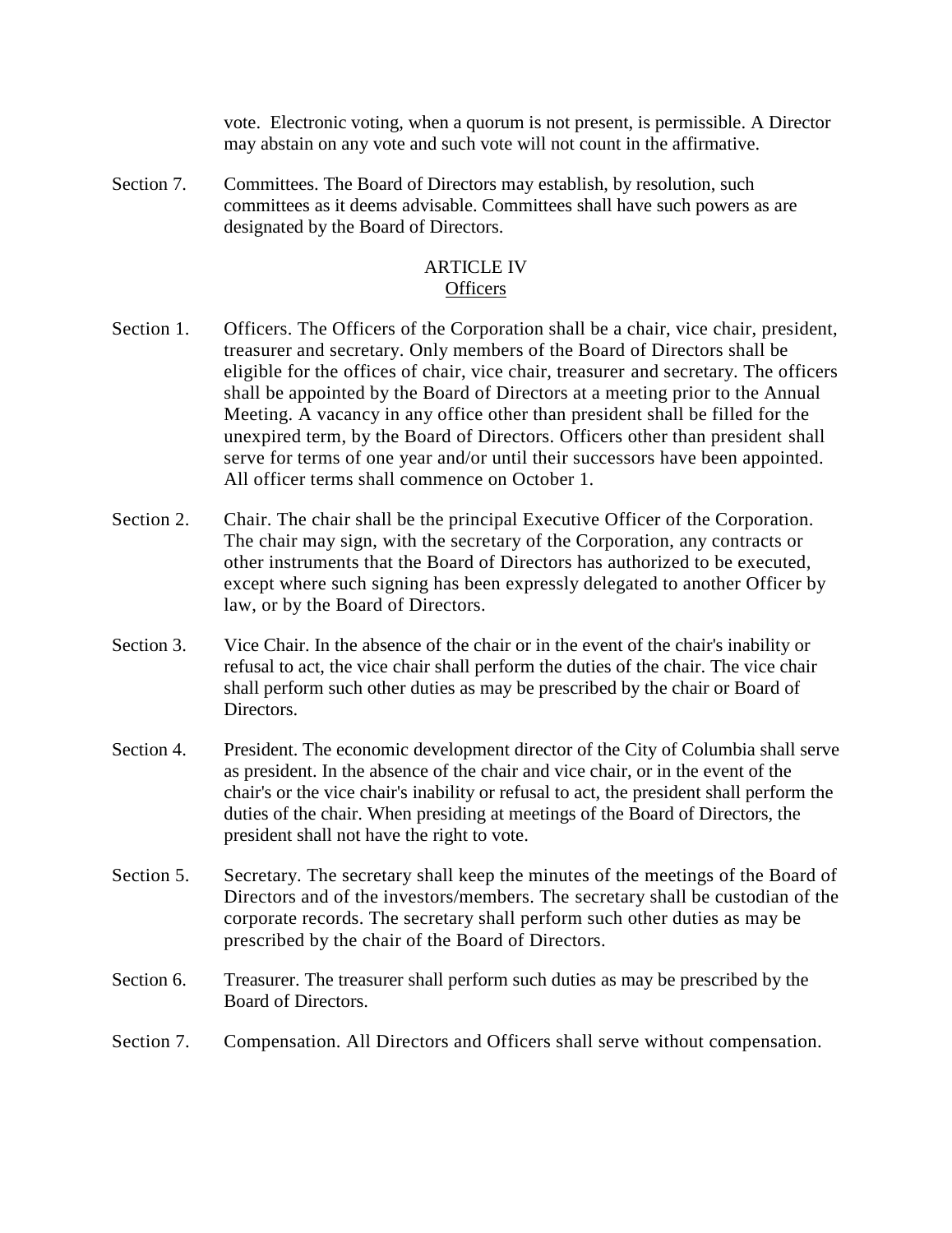### ARTICLE V **Contracts**

No Officer, Director, committee or investor/member of the Corporation shall contract or incur any debt or obligation on behalf of the Corporation, or in any way render it liable, unless duly authorized by the Board of Directors.

# ARTICLE VI Elections

Section 1. Ballots. Class B Directors, elected by Class B Investors shall be by written ballot prior to the Annual Meeting. Voting by electronic ballot is permissible.

# ARTICLE VII

# Dues

- Section 1. Class B. Each Class B investor/member of the Corporation shall pay dues annually. With proper notice, the board of directors shall have the option at any time of increasing dues. Individual memberships pay a minimum of five hundred (\$500) per year and businesses pay a minimum of one thousand dollars (\$1,000) per year in dues. The Directors may adopt by annual resolution a dues structure providing incentive and recognition of investors who contribute in excess of the required minimum. Dues shall be paid on a fiscal year basis and shall only be prorated at a rate of \$250 for individual memberships and \$500 for businesses should a new member join mid-fiscal year, otherwise dues will not be prorated. Dues may be paid directly to the Corporation. Payments made by Class B investors who are members in good standing of the Columbia Chamber of Commerce shall be credited in support of the Chamber's participation as a Class A Investor/Member under Section 2 of this Article.
	- a. Class B investors/members may provide dues in the form of in-kind services to the corporation valued at one thousand dollars (\$1,000) or more per year. Inkind Membership could be prorated at a value of \$500 should a new member join mid-fiscal year The REDI Executive Committee will review and approve proposed trade agreements.
- Section 2. Class A. Class A Investors shall pay a minimum rate of dues of \$35,000 to the Corporation annually in support of operational expenditures.

# ARTICLE V1II Seal

The Board of Directors shall provide a corporate seal, which shall be in the form of a circle and shall have inscribed thereon the name of the Corporation and the words "corporate seal."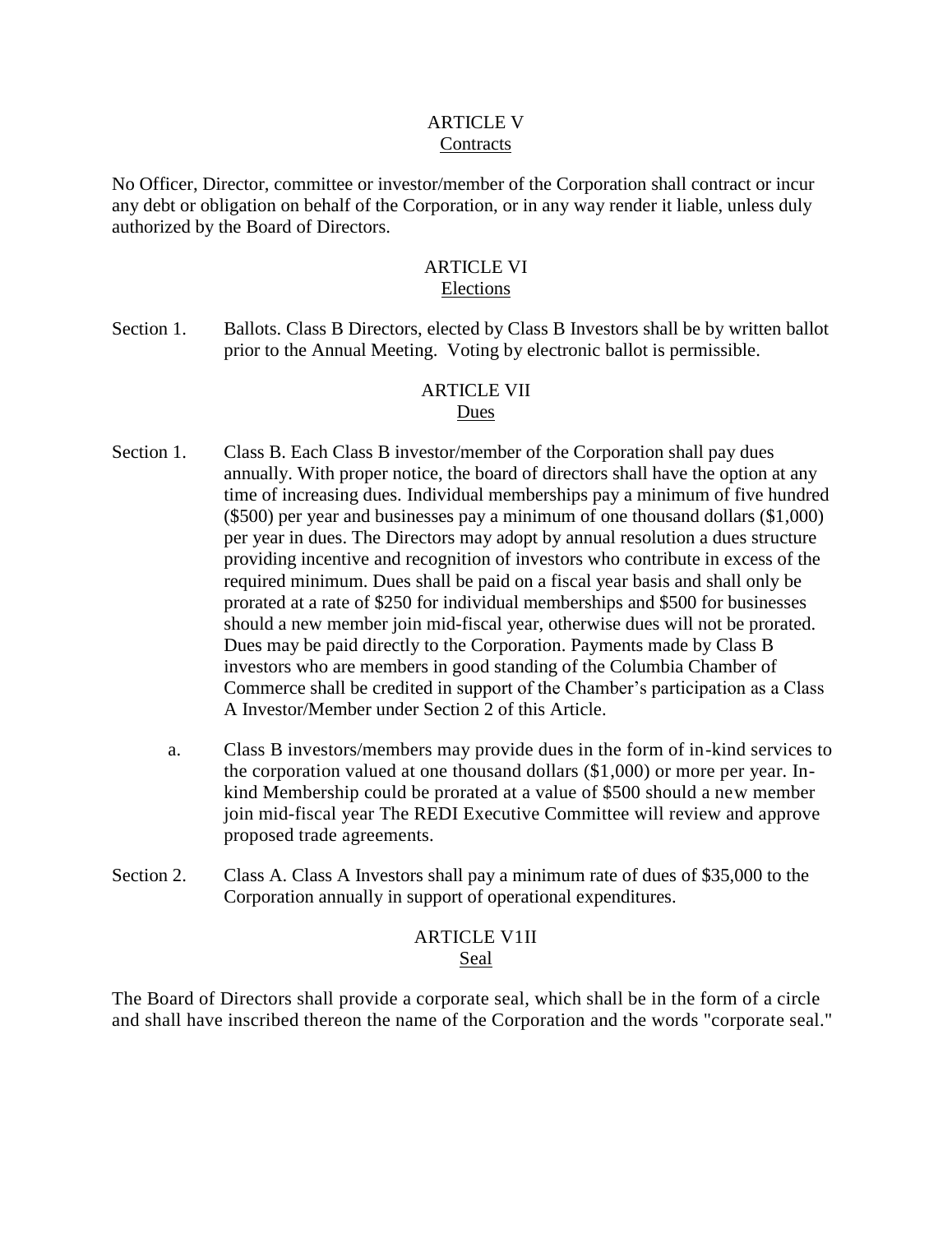### ARTICLE IX Indemnification of Officers and Directors

- Section 1. Definition. Each Director and Officer of the Corporation now or hereafter serving as such, shall be indemnified by the Corporation against any and all claims and liabilities to which he or she has or shall become subject, by reason of serving or having served as such Director or Officer, or by reason of any action alleged to have been taken, omitted or neglected by him or her, as Director or Officer. The Corporation shall reimburse each such person for all legal expenses reasonably incurred by him or her in connection with any such claim or liability provided, however, that no such person shall be indemnified against, or be reimbursed for, any expense incurred in connection with any claim or liability arising out of his or her own willful misconduct or gross negligence.
- Section 2. Insurance. The Corporation is authorized to procure, pay for, and maintain policies of insurance to indemnify the Corporation, its Officers and Directors, in respect of claims which might be made against the Corporation, its Officers and Directors. The amount paid to any Officer or Director by way of indemnification shall not exceed his or her actual, reasonable and necessary expenses incurred in connection with the matter involved, nor shall it include any amount paid by any insurance company pursuant to coverage maintained by the Corporation for such purposes.
- Section 3. Exclusions. The right of indemnification provided for herein shall not be exclusive of any rights which any Director or Officer of the Corporation may otherwise be entitled to by law.

# ARTICLE X

# Review and Amendments

- Section 1. Process to amend. Any Director may propose an amendment to the By-Laws providing each Director with a copy of the proposed amendment and requesting that the proposed amendment be placed on the agenda of a meeting of the Board of Directors.
- Section 2. Requirements for adoption of an amendment. An amendment to these By-Laws shall be adopted by the affirmative vote of two-thirds of the entire Board of Directors taken at the next regular meeting following the proposal of the amendment.
- Section 3. The By-Laws shall be reviewed biennially prior to the annual meeting of the members in that year and accepted by an affirmative majority vote by the members present at that annual meeting.

# ARTICLE XI Dissolution